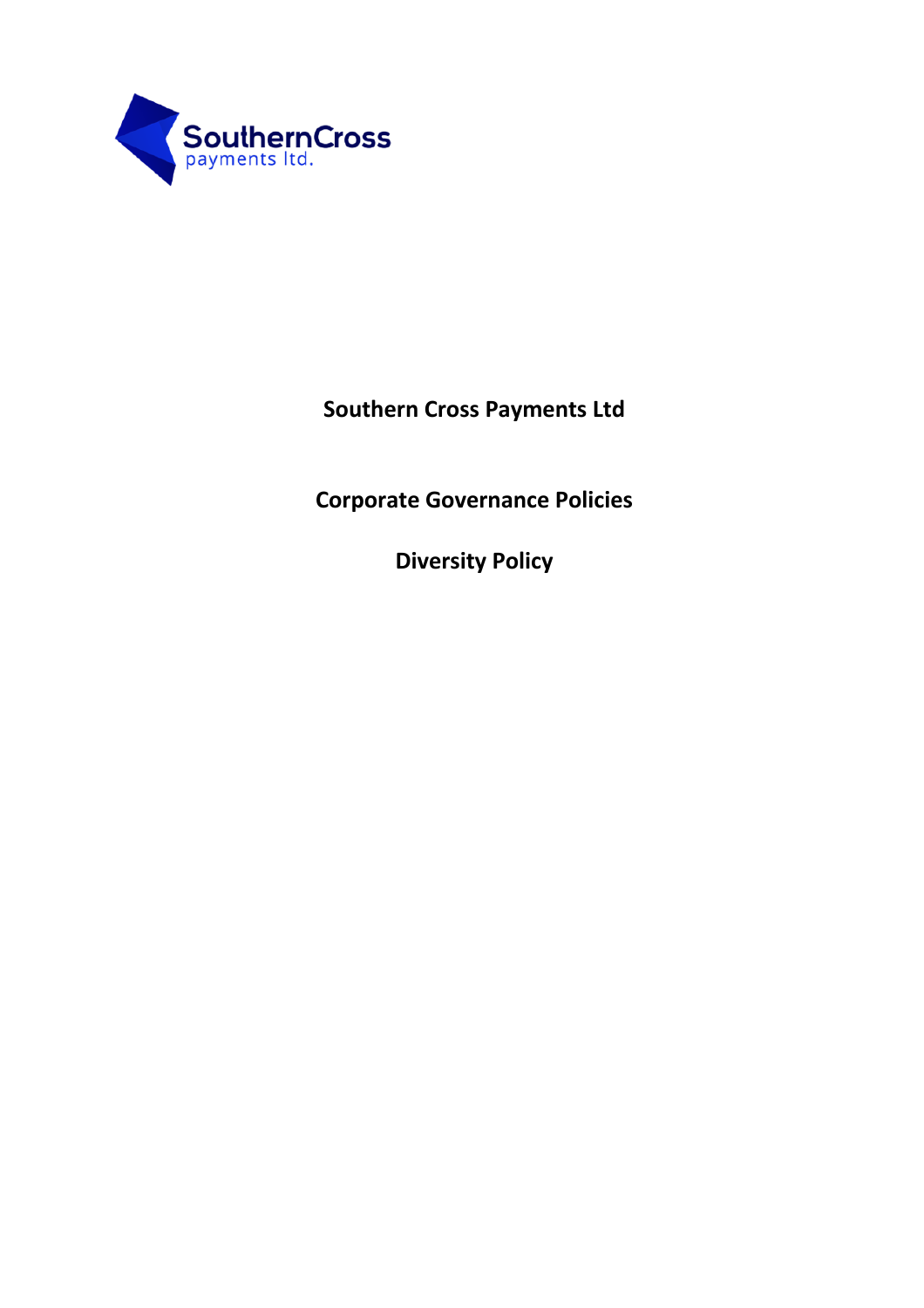# **1. Diversity Policy**

The Company is committed to actively managing diversity as a means of enhancing the Company's performance by recognising and utilising the contribution of diverse skills and talent from its Directors, officers and employees.

Diversity involves recognising and valuing the unique contribution people can make because of their individual background and different skills, experiences and perspectives, including persons with co-existing domestic responsibilities. Diversity may result from a range of factors including age, gender, ethnicity, cultural background or other personal factors. The Company values the differences between its people and the contribution these differences make to the Company.

# **1.1 Role of the Board**

It is the responsibility of the Board to foster an environment where:

- (a) Individual differences are respected.
- (b) The ability to contribute and access employment opportunities is based on performance, skill and merit.
- (c) Inappropriate attitudes, behaviours and stereotypes are confronted and eliminated.

## **1.2 Objectives**

The Company encourages diversity in employment, and in the composition of its Board, as a means of ensuring the Company has an appropriate mix of skills and talent to conduct its business and achieve the Company's goals.

Specifically, the Company will provide equal opportunities in respect to employment and employment conditions, including:

- (a) **Hiring**: The Board will ensure appropriate selection criteria based on diverse skills, experience and perspectives is used when hiring new staff, including Board members. Job specifications, advertisements, application forms and contracts will not contain any direct or inferred discrimination. The Board is empowered to engage professional consultants to assist in the hiring process by presenting diverse candidates to the Company for consideration.
- (b) **Training**: All internal and external training opportunities will be based on merit and in light of Company and individual needs. The Board will consider senior management training and executive mentoring programs to develop skills and experience to prepare employees for senior management and Board positions.
- (c) **Career Advancement**: All decisions associated with career advancement, including promotions, transfers, and other assignments, will meet the Company's needs and be determined on skill and merit.

## **1.3 Achieving diversity**

The Company is currently in an early stage of its development and given that the Company currently has few employees, the application of measurable objectives in relation to gender